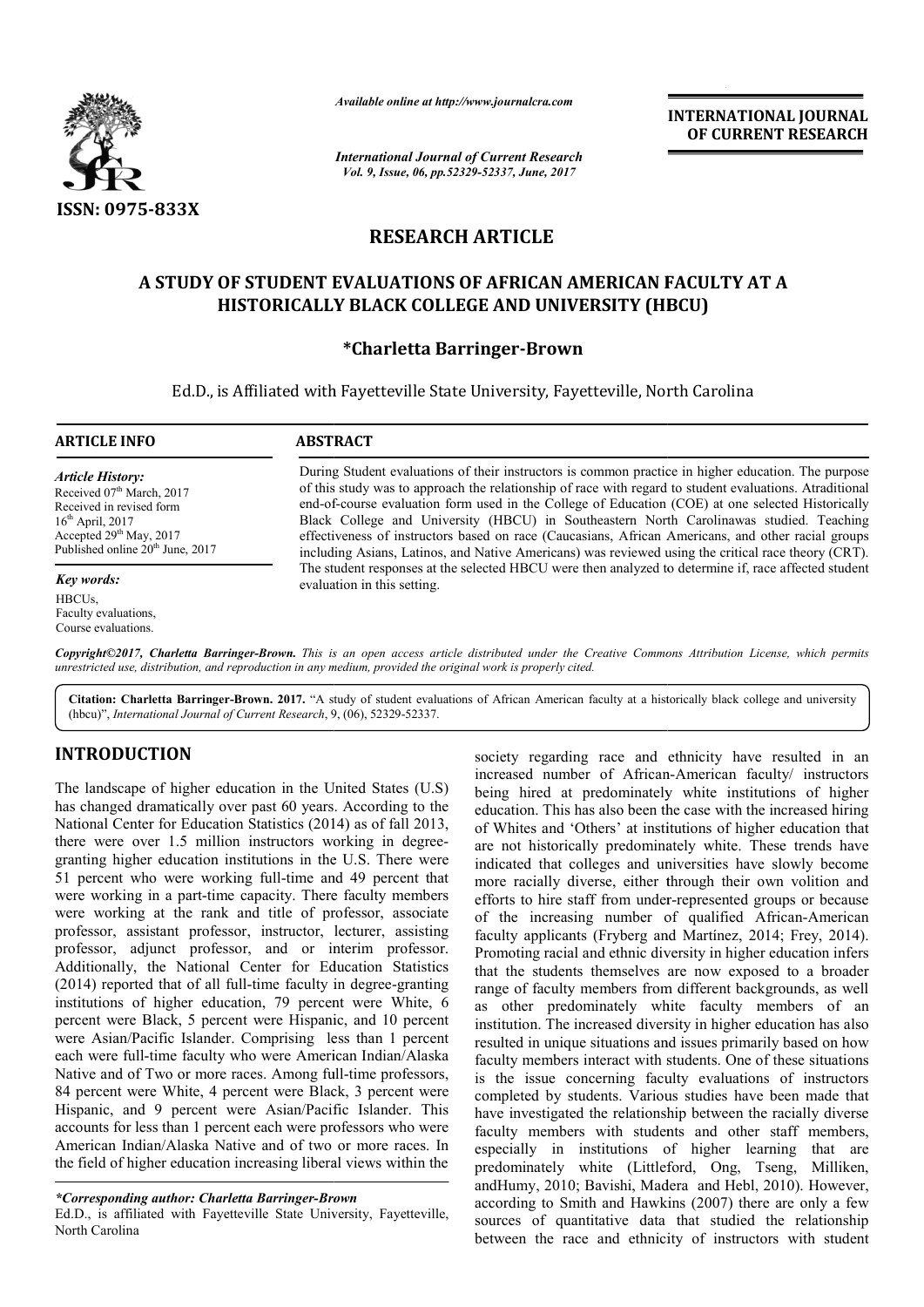evaluations. Incidentally, the few sources available are concentrated on institutions that were previously, predominantly white as it is reasonable to conclude that racial factors are more significant in these institutions that previously were not as racially diverse in their faculty hiring. In some cases, these studies reviewed student evaluation responses in simulated situations. This study intends to tackle the issue from a different perspective, choosing to focus on an unexplored area of research using quantitative methods to study whether students evaluate African-American teachers differently from other faculty of different races. Student evaluation of their instructors is a common practice in higher education, as it is one of the few ways where data from the students themselves are used to evaluate the performance of an instructor (Murphy, Hallinger and Heck, 2013; Marzano and Toth, 2013; Darling-Hammond, 2013). The system has received its fair share of criticism primarily directed at the subjective nature of the student-responses. The main premise of these arguments lies with the perceived subjectivity of student responses; while the students are considered to be a direct source of information about instructor, students have generally are not trained to identify or critique quality instructor performance (Murphy, Hallinger and Heck, 2013; Marzano and Toth, 2013). Others have argued that there is no relationship between teaching method and comprehension (Kintsch and Vipond, 2014; Plourde, 2011), and that students overemphasize this relationship incorrectly when evaluating their instructors (Van de Pol, Volman and Beishuizen, 2010; Gurpinar, Alimoglu, Mamakli and Aktekin, 2010). Given these criticisms, the practice continues in different universities and colleges, using almost similar systems to evaluate their faculty members. Many sources have argued that the opinions of students can be swayed by a variety of subjective factors such as personal preference, beliefs and opinions, regardless of their truth or veracity, decreasing the overall objectivity of the practice (Darling-Hammond, Amrein-Beardsley, Haertel and Rothstein, 2012; Price, Handley, Millarand O'Donovan, 2010;Gurpinar, Alimoglu, Mamakli, and Aktekin, 2010).

Similar concerns but more focused on bigotry and prejudice have been identified as affecting how certain faculty members are evaluated. These concerns are mainly found in institutions that are predominately white, and some research in these areas reveal that is a prevailing perception from African American faculty members that their ratings from students are lower compared to other faculty members of different races (Ho, Thomsen, and Sidanius, 2009; Basow, Codos and Martin, 2013). These ratings affect faculty members benefits and employment status such as tenure, promotion and position, such concerns have merit and evidence have been gathered to support this concern in other studies. For this study, the focus is on Historically Black College/ Universities (HBCU) to determine if, similar situations occur in these types of universities. Historically Black College/University (HBCU) institution- Historically black colleges and universities (HBCUs) are institutions of higher education in the United States that were established before 1964 with the intention of primarily serving the African American community. They have always allowed admission to students of all races and are often known for having more racially diverse faculty members and students. Currently, there are 107 HBCUs in the United States, including public and private institutions, community and fouryear institutions, medical and law schools (Brooks and Starks, 2011; Betsey, 2011).The largest of these institutions have more than 12,000 enrollees for each school year and have more than

4,000 undergraduate students within its colleges (Palmer, Hilton and Fountaine, 2012). Most were created in the aftermath of the American Civil War and are in the former slave states, although a few notable exceptions exist. If, low evaluations of African American faculty at predominately white institutions of higher education was motivated by race, it would be reasonable to expect that African American faculty would be evaluated significantly higher at a HBCU. However, further investigation is needed to determine if, race is the primary reason for the low evaluation rating or is it because of the actual teaching performance of the African American faculty members. This outcome would necessitate a study of the problem in another setting.

Concerning the information at hand, the purpose of this study was to approach the relationship of race with student evaluation from two fronts. First, to study this relationship, the STE tool used by undergraduate student to rate their faculty members is defined and studied. For HBCU's the teaching effectiveness of their faculty is evaluated using a traditional STE 36-ltem end-of-course evaluation form used in the College of Education (COE) at a Southeastern North Carolina, Historically Black College/University (HBCU), teaching focused institution. Second, using critical race theory (CRT), the teaching effectiveness of instructors based on race (Caucasians, African Americans, and other racial groups including Asians, Latinos, and Native Americans). As an overview, the evaluation covers three undergraduate, academic years' level courses that serves as a basis for student ratings for 28 items that are focused on end-of course evaluation. Twenty-six of these items cover multi-disciplinary aspects of teachings regarding the specific subject matter, while two items are global evaluation aspects that cover the overall teaching performance of the instructor and is given more weight on the end-of-course evaluation for. The remaining eight items are demographic data supplied by the student. The responses of the students from HBCU's are then analyzed to determine if, race affects student evaluation in HBCU's

# **Conceptual framework**

Critical Race Theory (CRT) is a social science conceptual framework that applies critical theory that analyzes the social and cultural interaction of law, power and race with the main objective of identifying social inequality. This framework was developed in the field of legal studies to identify and analyze the effects of racism and ideals of racial supremacy in the United States justice system. The recognized contributors of this framework includes members of the academe of various institutions and legal scholars in response to the stunted process of racial reform in the country during the 1980's (Dixon and Rousseau, 2016; Hartlep, 2010; Connor, Ferri and Annamma, 2016). Critical Race Theory has three main premises. First, that race is a significant factor that determines inequality in society. This idea presupposes that an individual's race determines the extent and scope on how their individual rights are observed and protected, how their individual worth are judged and how their performance and attributes are evaluated or valued by society. This premise dictates that individuals from minority races are more likely to suffer from social oppression. Secondly, racial oppression, specifically, white supremacy is an ongoing process that spans generations. This premise infers that racial oppression is more than a generational idea, but rather a pervasiveidea that is already engrained in society and is reflected on how those that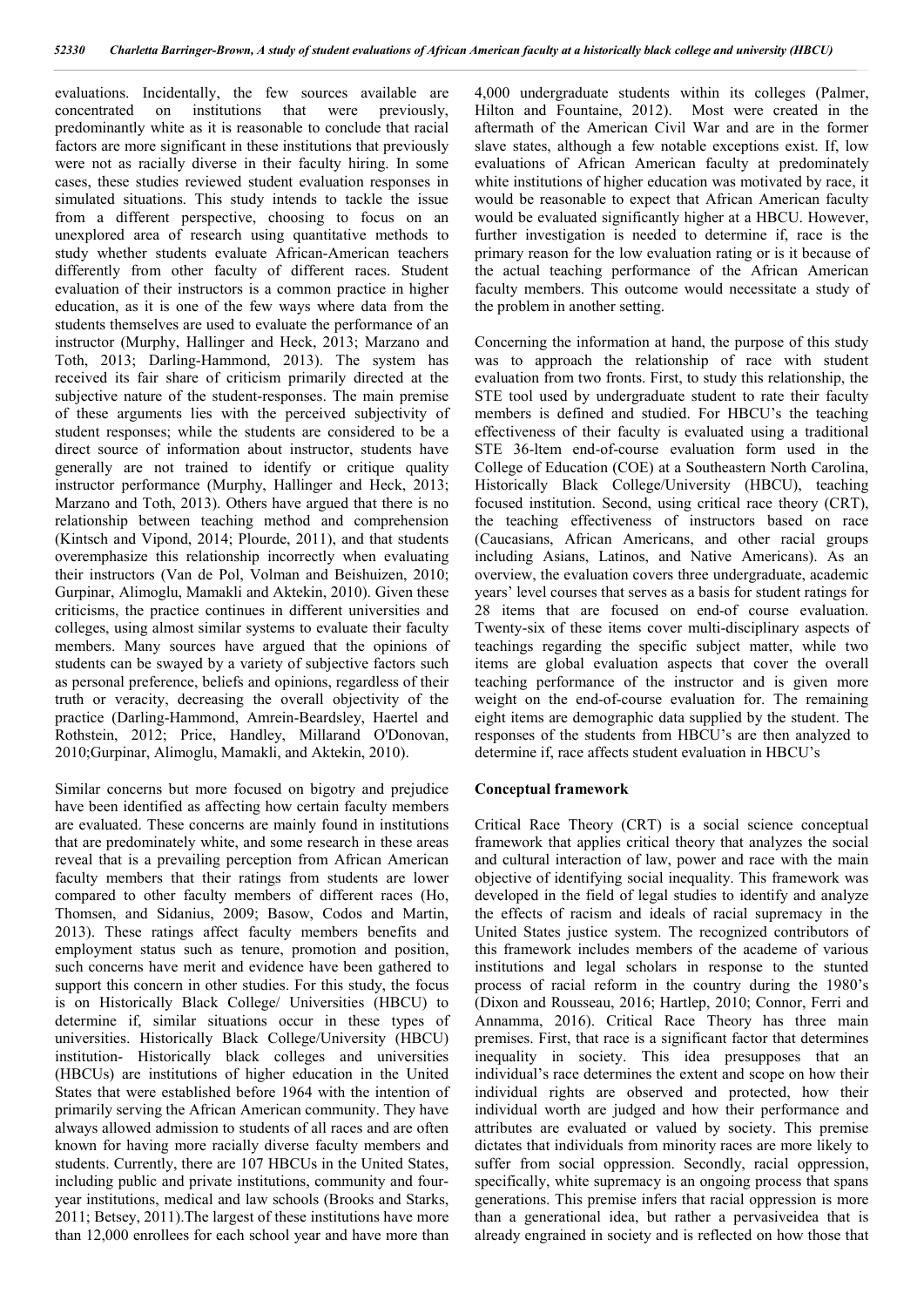have power enforce the law. Lastly, CRT promotes a raceconscious approach for social change that includes the aggressive use of political and social agenda for social change (Dixon and Rousseau, 2016; Hartlep, 2010; Connor, Ferri and Annamma, 2016). These three premises results into specific ideals that the theory also promotes. For instance, focus on inequality caused by race increases the emphasis on individual experiences or 'realities' of races, asserting the ideas that different people of different races are treated differently by society. The prevailing belief about white supremacy has caused the notion of associating CRT with revisionist history where in CRT asserts that the reforms made for racial civil rights are within the self-interests of Whites. CRT also supports that the current structural form of society favors the Whites over the other races. CRT also distinguishes itself from liberalism as a more aggressive form of social transformation that emphasize the need for different approaches depending on race and ethnicity (Dixon and Rousseau, 2016; Hartlep, 2010; Connor, Ferri and Annamma, 2016).

Critical Race Theory is an appropriate conceptual framework for the study primarily because of the first discussed premise that race is a significant factor that affects inequality and this relationship should also be considered within the context of student ratings given that it is probable that students give their ratings based on the race of their instructor (Dixon and Rousseau, 2016; Hartlep, 2010. As reported by Connor, Ferri and Annamma (2016) based on the results of the reviewed literature, instances of bias against African American faculty members in student evaluation has been identified in institutions where majority of undergraduates are Whites. Using CRT, applying the same analysis on HBCU's would show no such bias as these institutions have a larger African American student population. Based on CRT, it is prudent to assume that the results of the study would show a more even distribution of student evaluation compared with those in institutions that are predominantly White.

## **Review of Related Literature**

Previous research that has studied the relationship between the race of the teacher and student's evaluation on performance can be group into two broad categories. The first group includes studies that studied student responses based on simulated situations in a neutral setting, while the second group includes studies that analyzed previous student evaluations of students to determine any trends or findings that supports the relationship of the teacher's race with the student's evaluation. Studies that belong in the first group primarily used simulated programs or exercises to determine student responses in a neutral setting. The study of Basow, Codos and Martin (2013) used a simulated lecture using virtual or animated professors, one as an African-American, and one Caucasian, teaching the same subject. Literature review of the study showed that African-American instructors have historically received poor student-evaluation and also perform poorly in terms of the academic performance of their students compared to White teachers. Three hundred and twenty-five undergraduate students were involved and answered a 25-point evaluation questionnaire at the end of the lectures and a 10 question exam to assess how much information the students were able to retain after the lectures. The researchers hypothesized that the Black professor will likely get a lower evaluation from the students based on their initial data gathering. However, the results were opposite. From the 25point evaluation questionnaire, the Black professor had a higher rating from students compared with the White professor. But based on the 10 question exam, the students 'scores where better during the lecture of the White professor. While the results of the student-evaluation did not conform to reviewed studies, the student's performance remained consistent.

Similar findings were made by the study of Bavishi, Madera, and Hebl, (2010). In the study, students were presented with CVS of different professors that are different from their own race that they may encounter during their time in the university. The students were asked to rate the professors based on performance, legitimacy and interpersonal skills. In all counts, the African American instructors performed the poorest regardless of the race of the student. African American instructors were perceived to be less competent and legitimate compared to Asian and White professors. African American and Asian instructors were rated has having inferior interpersonal skills compared to the White professors. Bavishi, Madera, and Hebl(2010) concluded that prevailing stereotypes against African Americans faculty members is a serious concern as the observed negative perspective towards African American persists regardless of the race and ethnicity of students, inferring that not only White students have the capacity to negatively evaluate an African American faculty instructors based on skin color alone.

Littleford, Ong, Tseng, Milliken, Jennifer and Humy, (2010) developed and utilize their own measuring tool to determine whether the race (both the student and emulated instructors) and stereotypes affect teacher evaluation. The researchers has developed Perceptions of Diversity Instructors (PDI-32) based on two previously reviewed longitudinal studies that infers the role of race with teacher evaluation. The qualitative study utilized discussion groups among participating students from 116 business schools using the PDI-32 to evaluate the impact of verbalized factors that affect how they evaluate their teachers. Results of the study revealed that majority of students already have preconceived notions and beliefs about their teachers with different races. White instructors (American and European) are generally believed to be overall better at teaching compared with other ethnicities, but have less expertise with the content they are teaching. Students have also rated White instructors to have better interpersonal and communication skills towards students. African American and Asian teachers are perceived to be worse overall, have poor social and communication skills and were believed to be more bias or judgmental of their students. However, in this study Blacks and Asians where widely perceived to have more knowledge about their subject area, but are not as adept in teaching them in class compared to White.

Smith and Hawkins (2007) concluded that majority of these responses were made after only a few classes with the evaluated teachers. Having good interpersonal skills were identified by the study as a significant factors that improves the performance of instructorsas viewed by the students and have concluded that student-evaluation tools are currently too subjective to offer any fair assessment of the teaching ability of instructors. Studies that belong in the second group reviewed and analyzed student-teacher evaluation data over prolonged periods. One such study was the case study of Ho, Thomsen and Sidanus (2009) that reviewed the 8 year long studentteacher evaluation records of African American and White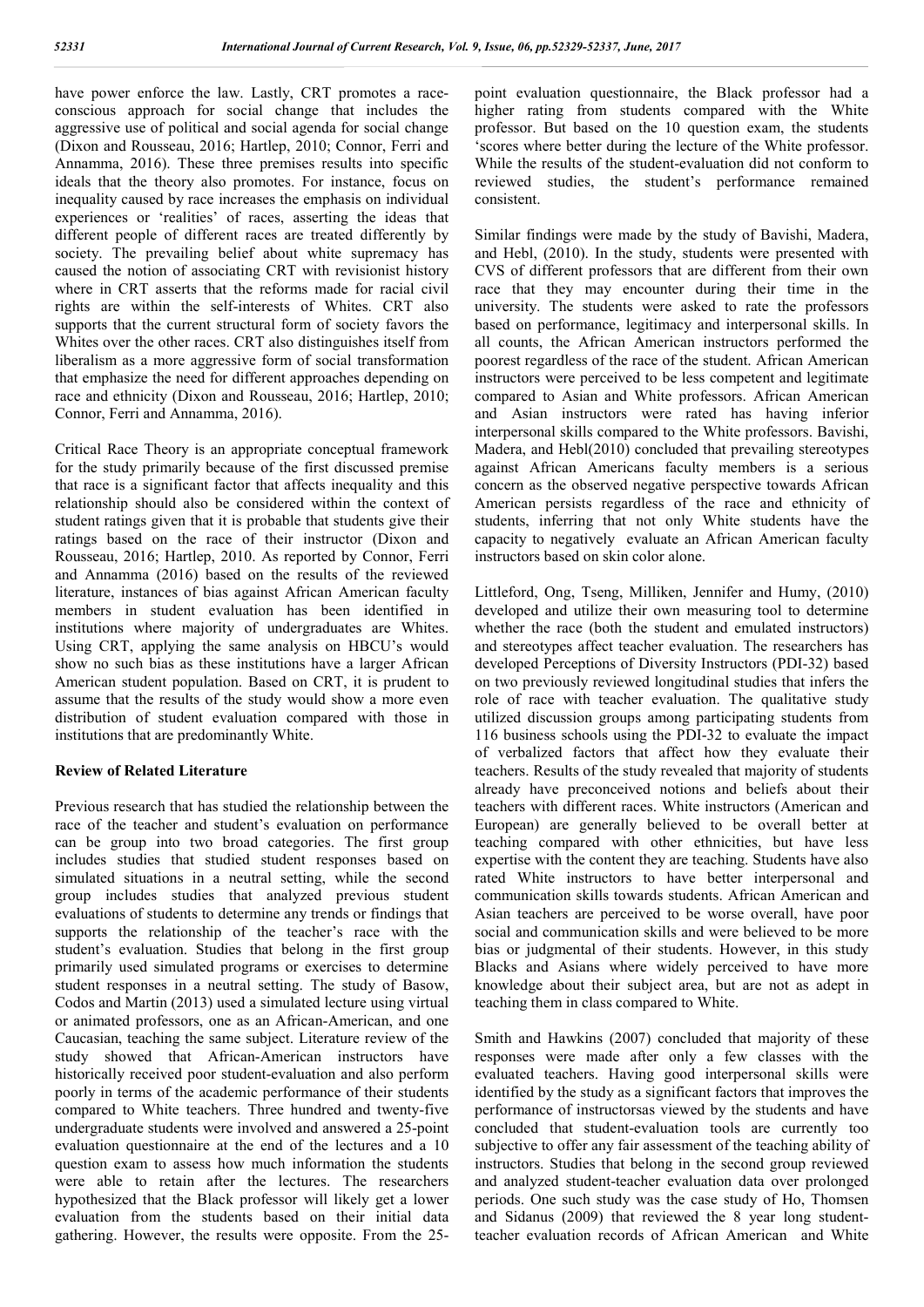faculty members of all the colleges and schools found in an undisclosed American university. Results of the study shows that African American instructors received low scores from students compared to White professors, but received a neutral score when the performance of their students were evaluated. The study has also determined that the personal beliefs or prejudice of students were statistically insignificant, inferring that students are more likely to evaluate African American instructors lower as compared to White professors, regardless of the presence or absence of racial prejudice against African American.

Ho, Thomsen and Sidanus (2009) explains that the consistently poor remarks made against black professors was caused by ingrained stereotypes in society that subconsciously manifest when individuals were confronted with a situation where they to need to make judgment involving Black individuals and warned that further scrutiny is needed when evaluating student-evaluations of faculty members. A similar study conducted by Reid (2010) offered the same results. Reviewing undergraduate student-evaluation data from 25 highest ranked liberal colleges in the US compiled using a third-party website (RateMyProfessors.Com). The study the evaluations for White (3,079), African American (149), Asians (238), Latino (130) and other races (130). Results of the study showed that overall, minority teachers received lower evaluation scores compared to White instructors. Overall, the evaluation reports for minority races, the African American instructors received the lowest student evaluation scores and the least positive feedback on overall quality, helpfulness and clarity. The study has also studied whether gender differences had any effects over student evaluations. Reid, (2010) has discovered that generally, gender differences have no significant impact, except for male African American instructors that have received worst performance evaluation scores compared to other male instructors with different ethnicities.

The study conducted by Reid (2010)was also one of the few studies that attempted to determine the relationship with instructor performance and student perspective. Using twocluster analysis, the study has determined that best teachers in terms of knowledge retention and comprehension are generally White, while the instructors who received the lowest scores were identified as African American and Asians. Reid's(2010) study is one of the few reviewed sources wherein the studentevolution scores are consistent with objective measurements of evaluating instructor performance. All of these demonstrate that the disparity between how students rate instructors is based on multi-disciplinary and global aspects of the STE regardless on the format used and how these evaluations were presented to the students. The reviewed literature communicates a common message, suggesting that racial prejudice and personal opinions about the issue, may result into the subconscious action of evaluating African American instructors differently compared to White instructors regardless of actual performance. Some of these studies such as the study of Basow, Codos and Martin (2013) has indicated that this subconscious bias is more evident when data concerning the global measures of STE are analyzed. The main difference with reviewed literature with the current study is the setting. Evaluating the tendencies of a large Black student population has only been done in a few studies (Hembree, Costa, Glaude, Akbar, and Hale, 2013; Kendricks, Nedunuri, and Arment, 2013) and these studies did not even discuss racial prejudice within the student population.

# **MATERIALS AND METHODS**

#### **Purpose**

The primary purpose of the study was to describe the undergraduate student ratings of an HBCU institution based on the traditional 36-tem evaluation form used in the university. A second purpose was to compare the performance of the evaluated instructors, who are likely candidates for tenure, based on their race, on par with the other reviewed literatures for the study. Focusing on this specific group of instructors is identified as a necessity because this group is likely motivated to excel with their teaching and abide by university rules and policies to attain tenure. This group is therefore the most affected by any form of bias with student evaluations, further demonstrating the impact of observed racial prejudice in student evaluations.

## **Procedure**

The reviewed data was obtained from the university's institutional review board (IRB) and was responsible for collecting, storing, and analyzing the completed forms. Approval to access this data was secured from required department chairs, deans, and other university administrators. Files that accounted for courses taught by faculty members that were eligible or seeking tenure that used the traditional 36 item end-course evaluation were obtained by a database was created from these files. The data covered the latest three-year period for the involve courses wherein undergraduate students to make their evaluations that consist of 537 undergraduate student forms. The created database was used to determine trends or patterns on student evaluation as well as evaluate the performance of involved instructors. Directories of faculty members were made available for the study and was used to assign the appropriate race to the involved instructors in the different faculties. Each faculty member was assigned based on their race resulting into three racial classifications. These are Whites, African Americans and Others (composed of Asians. Latinos, and Native American). The decision to compile Asians, Latinos and Native Americans, was made based on their relatively small numbers within the faculty. A total of 98 instructors were identified in the university COE databases that were tenured or on tenure track level. The majority of the instructors in the database were African American (54.08%, followed by Whites (31.63%), and the remaining came from the 'Other' category (14.28%). The College of Education (COE) at the selected HBCU institution was one of the colleges that had the largest number of African American faculty members. The COE at this HBCU is one of the largest in the country and offers 10 different Bachelor of Science degrees. The university grounds and facilities are located in an urban setting, which is located in Southeastern North Carolina. The selected HBCU has a undergraduate students population consisting of78% African American,13% White, while the remaining consisted of (9%) are a mixture of Asian, Native American, and Hispanic students.

#### **Instrumentation**

The standard 36-item course evaluation (STE) covers both multi-dimensional and global criteria used to evaluate teachers that taught undergraduate students. The multi-dimensional aspect measure a specific component of teaching such as competence, knowledge, preparation and organization. Multi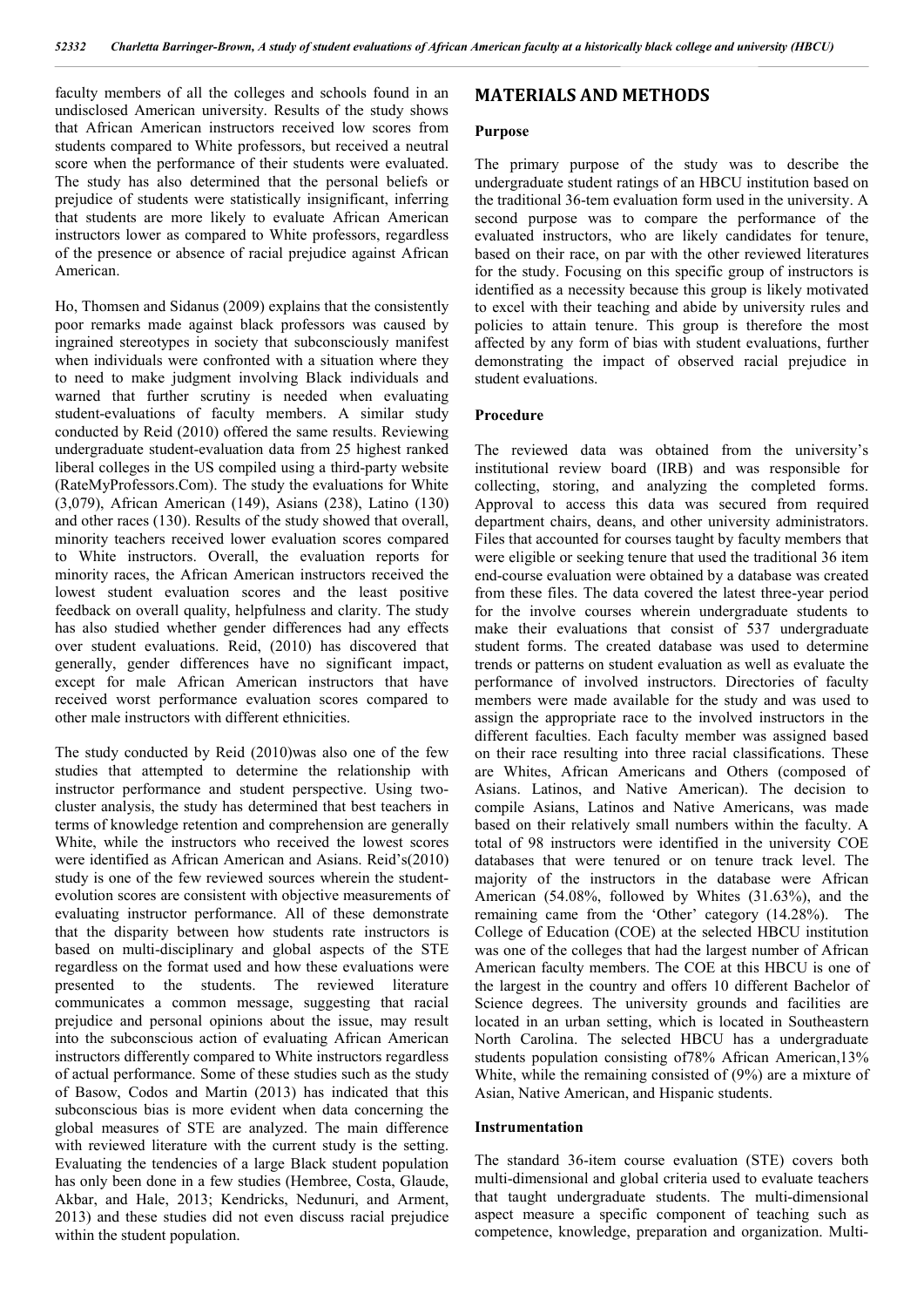dimensional aspects also include how the instructors approach different scenarios in the classroom such as student support, the teacher's strategy on managing learning differences and how the teacher manages cultural difference in the classroom (Spooren, Brockx, and Mortelmans, 2013; Zhao and Gallant, 2012). These multi-dimensional aspects were determine through simple, straightforward statements that measures the agreeability of students on how each of these statements apply to the instructor being evaluated using a 5-point Likert scale. The global measures account for the overall impressions or how the students perceive how the multi-dimensional aspects mesh together to reflect the overall performance of the instructor where in the faculty members with the highest rated responses were considered having shown better teaching technique and competence compared with their peers.

The questionnaire is printed onto a machine-readable page where the student's shaded answers are scanned and recorded. The first 8 items of the CTE covers the student's demographic data. Questions 9- 34 covers the discussed multi-dimensional aspects of the evaluation. The Likert scale responses are: 1=Almost Never, 2= Infrequently, 3=Occasionally, 4=Often and 5=Almost Always. The last two questions covers the global measures of the evaluation and have a different Likert scale. The responses are: 1=Poor, 2= Fair, 3=Good, 4=Very Good and 5=Excellent. Collected data were analyzed using descriptive and inferential statistics. The means of the responses and standard deviation for each racial category was calculated. A t-test was then conducted to compare the means of the different racial categories to determine any significant relationships within the responses.

# **RESULTS**

# **Overview of Student Ratings and evaluation**

The analyzed student evaluation ratings are presented in the table below (Table 1). These findings reflect student undergraduate student evaluations within a three-year period. Data analysis shows that overall, the undergraduate students gave an average performance evaluation for multi-dimensional aspects to all qualified faculty members as a whole. For the multi-dimensional aspects, the lowest mean response for all racial categories is 3.80, for the question about testing materials and coverage (question 31) while the highest was at 4.69 for the question referring to the teacher's knowledge of the subject (question 33). For the global measures, the calculated mean scores were less favorable. For question 35, the mean score was 3.72, while the mean score for question 36 was 3.93. Based on these results, it may seem to infer that overall, it is likely that majority of students consider their teachers as merely 'average' with the possibility that only a few teachers received an 'above average'. However, it can be identified that the low average mean score given to teachers under the 'Black' category, has lowered the overall average mean score for the two global measures considering that teachers under both 'White' and 'Others' categories received mean scores above 4 or 'Very Good' rating. Mean score of the student ratings for items 9-34 revealed that instructors identified as 'Whites' received the highest mean scores overall, having been given the highest means responses for 19 out of 26 multi-dimensional aspects (9,10,13-16,18-20,23-28,30,32- 34). Teachers that fall under the 'Other" category received the second highest mean score, having been given the highest

mean response on 7 out of the 26 multi-dimensional aspects (11,12,17,21,22,29 and 31). Instructors that categorized as 'African American' received the lowest overall means scores and lagged behind the other two categories on all multidimensional aspects of the evaluation form. Furthermore, 'African American' instructors received the lowest mean score on questions that have negative connotations (12, 26 and 32). From these results, it can be determined that compared to teachers under the 'White' and 'Others' categories, 'African American' teachers are more likely observed to provide waste time on irrelevant course materials and assign and demand lot more unreasonable work to students. A low mean score in these negative multi-dimensional aspects may help explain the overall negative perception and overall low mean evaluation score, of students towards 'African American' instructors.

# **Differences in student ratings based on race**

The results of the STE shows that 'African American' instructors have received a lower mean score in almost all of the 36-point teacher evaluation. Based on these results alone, it cannot be inferred if the negative scores are influenced by racial issues are solely based on the poor performance of 'African American' instructors relative to their peers. To determine if a statistically significant relationship exists between race and student evaluation scores, a t-test (95% CI, alpha: 0.05) needs to be conducted. Under this test, the 'Others' category is discarded because there is not enough sample available to infer a significant comparison with the two other larger groups. To compare the 'White' and the 'African American' categories, two different comparisons were made. One from the aggregate of the 36-STE and another set of tests that compares the average mean score for individual aspects to identify areas where there are significant differences between the two groups. Analyzing the data from the multi-disciplinary aspect, results of the t-test (*p*=2.20 at 95% confidence interval) shows while the overall mean score received by the 'African American' instructors are lower compared with the 'White' instructors, the difference with the scores are statistically insignificant. This finding infers that overall, the capabilities and performance of the teachers in both categories are comparable. While the mean score of the 'White' instructors are better overall, the large difference of numbers between the two populations makes the difference statistically irrelevant when the aggregate data is analyzed. This finding infers that while the 'African American' instructors received the lowest scores overall, especially in the multi-disciplinary aspects in the STE that demonstrate negative instructor practices, the difference overall is irrelevant and not enough to distinguish the 'White' instructors from the 'African American' in terms of overall teaching performance. Examining each multi-disciplinary aspect separately can provide more specific details that may help explain the difference between the two groups. There are two multidisciplinary aspects that 'White' instructors are statistically better than 'African American' instructors. These were aspect 15, which dealt with how the teacher helps their student see appreciate the potential of their course and see beyond its limits (*p*=0.0051 at 95%; M: 4.65, SD:0.91 for 'Whites', M: 3.2, SD;1.38 for 'African American'), aspect 34that deals with the instructor's ability to identify learning difficulties in students (*p*=0286. at 95%; M: 4.36, SD:0.99 for 'Whites', M: 3.22, SD;1.41 for 'African American').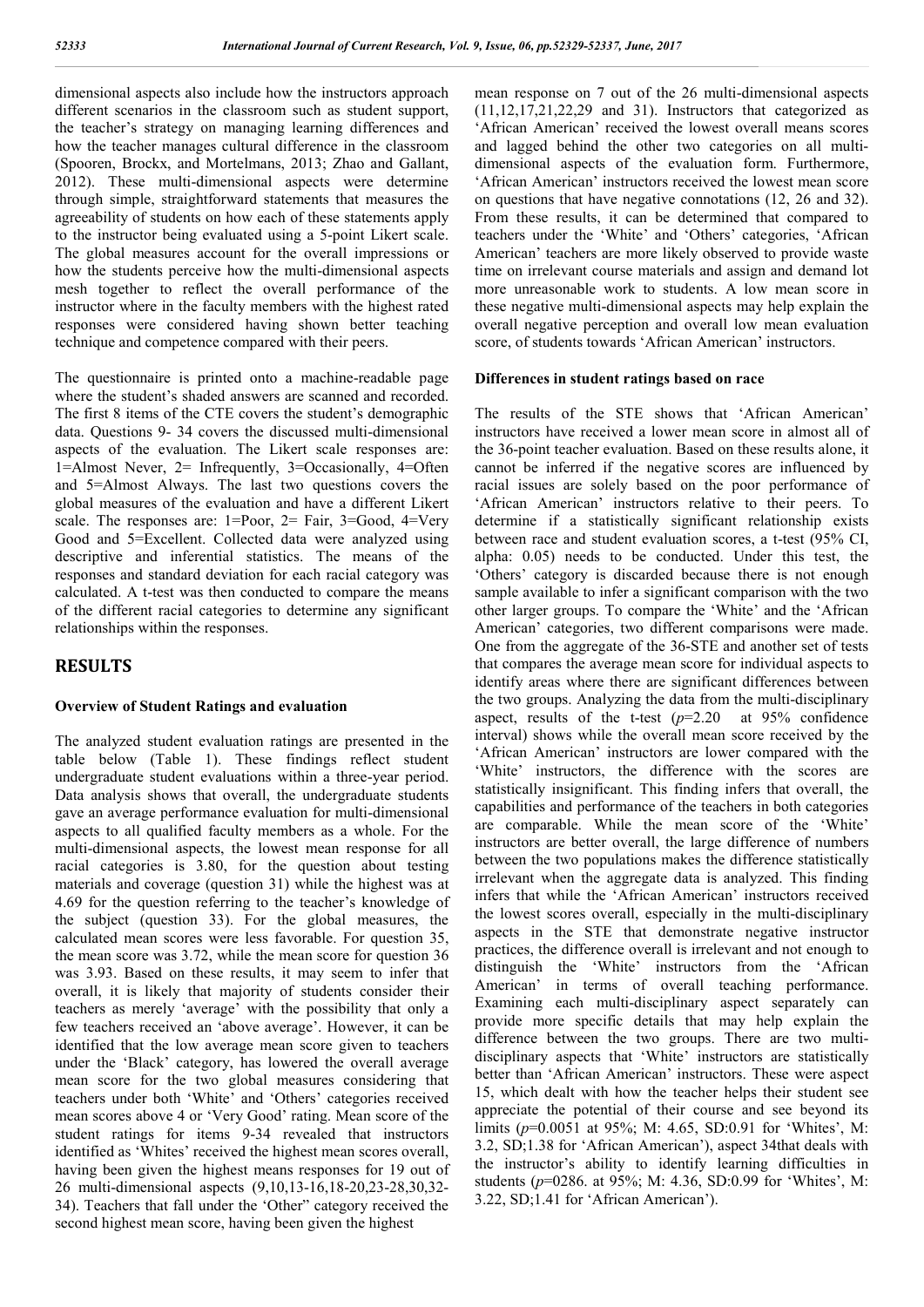| Table 1. Undergraduate Student Ratings for STE; Items 9-36 |  |
|------------------------------------------------------------|--|
|                                                            |  |
|                                                            |  |

| Item | Statement                                                                                                                                                                                                                  | White        | Black | Others |
|------|----------------------------------------------------------------------------------------------------------------------------------------------------------------------------------------------------------------------------|--------------|-------|--------|
| 9    | The instructor's communication of course expectations (such as grading criteria, online organization,                                                                                                                      |              |       |        |
|      | assignment delivery options, and options for seeking assistance.                                                                                                                                                           |              |       |        |
|      | Mean                                                                                                                                                                                                                       | 4.40         | 3.70  | 4.55   |
|      | Standard Dev.                                                                                                                                                                                                              | 0.85         | 1.28  | 0.65   |
| 10   | The course content (such as simulations, reading material, group assignments, discussions, tutorials and<br>webinars, individual assignments, web links, audio and video files, surveys, self-tests, and/or any additional |              |       |        |
|      | instructor created content.                                                                                                                                                                                                |              |       |        |
|      | Mean                                                                                                                                                                                                                       | 4.55         | 3.90  | 4.51   |
|      | Standard Dev.                                                                                                                                                                                                              | 0.79         | 1.10  | 0.70   |
| 11   | The instructor's clarity about expectations throughout the course.<br>Mean                                                                                                                                                 | 4.30         | 3.95  | 4.34   |
|      | Standard Dev.                                                                                                                                                                                                              | 1.13         | 1.23  | 0.97   |
| 12   | The instructor's use of class design (such as assignment timing, frequency of assignments and variety of                                                                                                                   |              |       |        |
|      | assignments, etc.)                                                                                                                                                                                                         |              |       |        |
|      | Mean                                                                                                                                                                                                                       | 4.03         | 3.95  | 4.30   |
|      | Standard Dev.                                                                                                                                                                                                              | 1.08         | 1.16  | 0.94   |
| 13   | Assess the extent in which the course contributed to your learning (set aside your feelings                                                                                                                                |              |       |        |
|      | about subject matter, course difficulty, and other similar factors).                                                                                                                                                       |              |       |        |
|      | Mean                                                                                                                                                                                                                       | 4.39         | 4.16  | 4.28   |
|      | Standard Dev.                                                                                                                                                                                                              | 0.99         | 1.03  | 0.99   |
| 14   | The instructor provided open communication and encouraged students to ask questions                                                                                                                                        |              |       |        |
|      | Mean                                                                                                                                                                                                                       | 4.56         | 4.40  | 4.44   |
|      | Standard Dev.                                                                                                                                                                                                              | 0.80         | 0.99  | 0.87   |
| 15   | The instructor expanded your levels of learning to assist in other courses.                                                                                                                                                |              |       |        |
|      | Mean<br>Standard Dev.                                                                                                                                                                                                      | 4.65<br>0.91 | 3.20  | 4.44   |
| 16   | The Instructor was prepared for each class meeting.                                                                                                                                                                        |              | 1.38  | 0.87   |
|      | Mean                                                                                                                                                                                                                       | 4.61         | 4.15  | 4.51   |
|      | Standard Dev.                                                                                                                                                                                                              | 0.74         | 1.18  | 0.85   |
| 17   | The instructor clearly described the grading expectations for the course.                                                                                                                                                  |              |       |        |
|      | Mean                                                                                                                                                                                                                       | 4.23         | 3.88  | 4.41   |
|      | Standard Dev.                                                                                                                                                                                                              | 1.08         | 1.39  | 1.00   |
| 18   | Test content was representative of assigned material                                                                                                                                                                       |              |       |        |
|      | Mean                                                                                                                                                                                                                       | 4.51         | 4.00  | 4.33   |
|      | Standard Dev.                                                                                                                                                                                                              | .77          | 1.20  | 0.97   |
| 19   | The instructor provided timely feedback to students.                                                                                                                                                                       |              |       |        |
|      | Mean                                                                                                                                                                                                                       | 4.21         | 3.70  | 4.09   |
|      | Standard Dev.                                                                                                                                                                                                              | 0.95         | 1.21  | 1.04   |
| 20   | The Instructor demonstrated enthusiasm to students regarding the subject matter<br>Mean                                                                                                                                    | 4.72         | 4.15  | 4.54   |
|      | Standard Dev.                                                                                                                                                                                                              | 0.62         | 0.98  | 0.76   |
| 21   | The instructor was clear about basic course principles.                                                                                                                                                                    |              |       |        |
|      | Mean                                                                                                                                                                                                                       | 4.21         | 3.84  | 4.29   |
|      | Standard Dev.                                                                                                                                                                                                              | 1.07         | 1.28  | 1.00   |
| 22   | The instructor encouraged critical thinking-problem solving.                                                                                                                                                               |              |       |        |
|      | Mean                                                                                                                                                                                                                       | 4.29         | 3.84  | 4.38   |
|      | Standard Dev.                                                                                                                                                                                                              | 1.00         | 1.28  | 0.89   |
| 23   | The syllabus was available the first week of class.                                                                                                                                                                        |              |       |        |
|      | Mean<br>Standard Dev.                                                                                                                                                                                                      | 4.52         | 3.88  | 4.29   |
| 24   | The instructor tried to simulate creative abilities                                                                                                                                                                        | 0.81         | 1.20  | 0.94   |
|      | Mean                                                                                                                                                                                                                       | 4.18         | 3.78  | 4.08   |
|      | Standard Dev.                                                                                                                                                                                                              | 1.03         | 1.19  | 1.09   |
| 25   | The instructor interacted with the class regularly (such as posting to boards, updating assignments, sending out                                                                                                           |              |       |        |
|      | regular e-mails grading assignments, providing feedback, etc.                                                                                                                                                              |              |       |        |
|      | Mean                                                                                                                                                                                                                       | 3.98         | 3.39  | 3.82   |
|      | Standard Dev.                                                                                                                                                                                                              | 1.17         | 1.38  | 1.25   |
| 26   | The instructor assigned meaningful assignments.                                                                                                                                                                            |              |       |        |
|      | Mean                                                                                                                                                                                                                       | 4.28         | 3.98  | 4.03   |
|      | Standard Dev.                                                                                                                                                                                                              | 1.03         | 1.19  | 1.17   |
| 27   | The instructor gave presentations that were logically arranged                                                                                                                                                             |              |       |        |
|      | Mean                                                                                                                                                                                                                       | 4.50         | 3.80  | 4.35   |
|      | Standard Dev.                                                                                                                                                                                                              | 0.85         | 1.27  | 0.97   |
| 28   | The instructor tried to increase interests of class members in the subject<br>Mean                                                                                                                                         | 4.40         | 3.90  | 4.29   |
|      | Standard Dev.                                                                                                                                                                                                              | 0.83         | 1.16  | 0.94   |
| 29   | The instructor's information seemed updated                                                                                                                                                                                |              |       |        |
|      | Mean                                                                                                                                                                                                                       | 4.66         | 4.32  | 4.71   |
|      | Standard Dev.                                                                                                                                                                                                              | 0.60         | 0.88  | 0.61   |
|      |                                                                                                                                                                                                                            |              |       |        |

*………continue*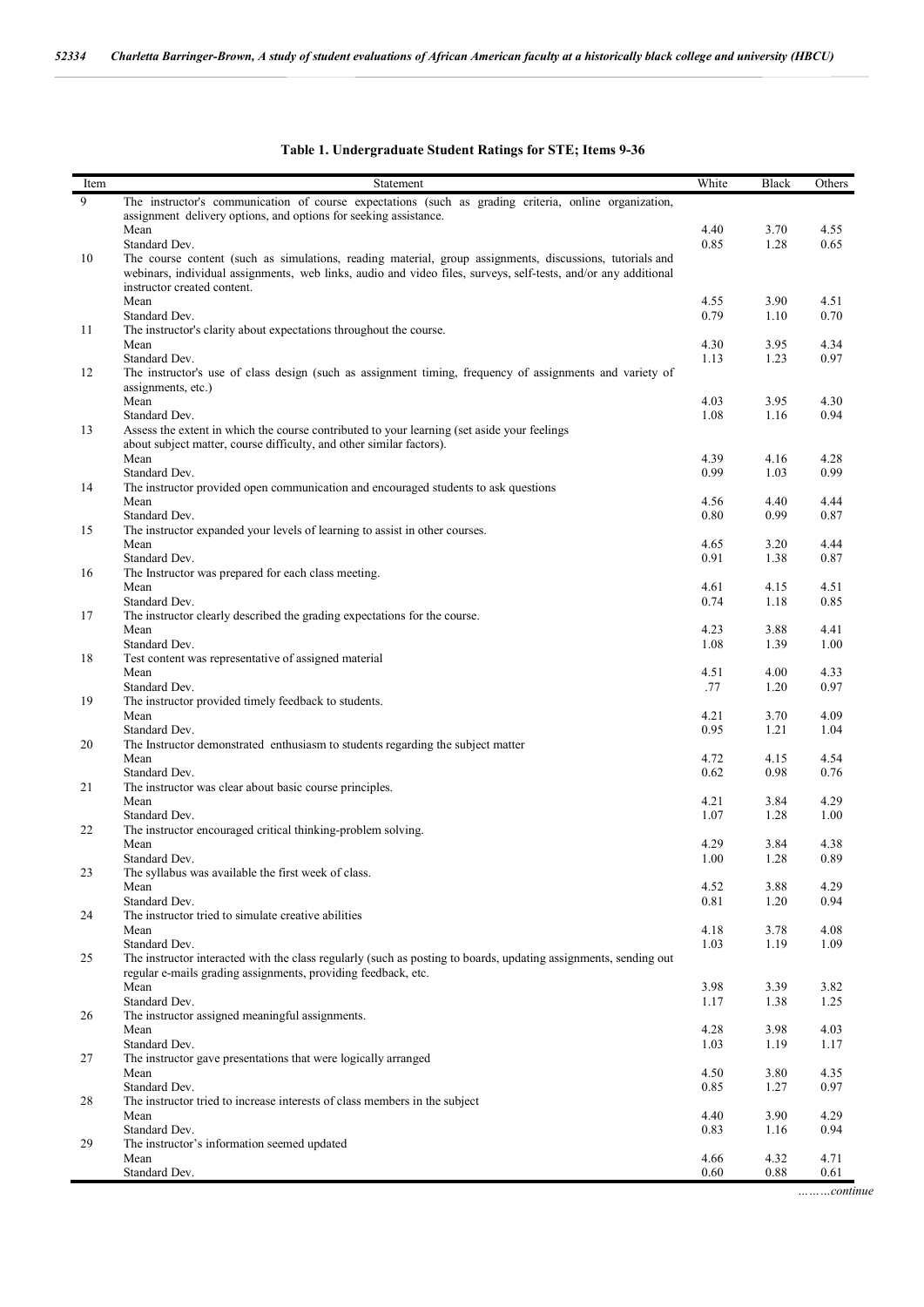| 30 | What grade do you ex                                                            |      |      |      |
|----|---------------------------------------------------------------------------------|------|------|------|
|    | Mean                                                                            | 4.45 | 3.90 | 4.20 |
|    | Standard Dev.                                                                   | 0.99 | 1.28 | 1.02 |
| 31 | The instructor explained confusing materials to students                        |      |      |      |
|    | Mean                                                                            | 3.96 | 3.48 | 4.10 |
|    | Standard dev.                                                                   | 1.29 | 1.34 | 1.20 |
| 32 | The instructor does not demand an unreasonably large amount of work             |      |      |      |
|    | Mean                                                                            | 4.06 | 4.01 | 4.04 |
|    | Standard Dev.                                                                   | 1.12 | 1.21 | 1.15 |
| 33 | The instructor is well-informed about the course materials presented            |      |      |      |
|    | Mean                                                                            | 4.72 | 4.23 | 4.71 |
|    | Standard Dev.                                                                   | 0.57 | 1.02 | 0.59 |
| 34 | The instructor recognized student's difficulties in understanding new materials |      |      |      |
|    | Mean                                                                            | 4.36 | 3.22 | 3.99 |
|    | Standard Dev.                                                                   | 0.99 | 1.41 | 1.05 |
| 35 | Overall value of course                                                         |      |      |      |
|    | Mean                                                                            | 4.65 | 3.31 | 3.82 |
|    | Standard Dev.                                                                   | 0.99 | 1.28 | 1.12 |
| 36 | Overall Teaching Ability                                                        |      |      |      |
|    | Mean                                                                            | 4.66 | 3.48 | 4.08 |
|    | Standard Dev.                                                                   | 0.77 | 1.36 | 1.05 |

As for global aspects, results of the t-test shows that there is a statistical significance with the evaluation score for the two categories in global aspect 35 ('Overall value of the Course'; *p=*0.0076 at 95% CI; %; M: 4.65, SD:0.99 for 'Whites', M: 3.31, SD: 1.28 for 'African American') and 36 ('Overall Teaching Ability'; *p=*0.0138 at 95% CI; M: 4.66, SD:0.77 for 'Whites', M: 3.48, SD: 1.36 for 'African American'). In these two aspects, instructors from the 'White' category received significantly higher ratings compared to the 'African American'. These results differ with the multi-disciplinary aspects that showed that the 'Whites' and 'African Americans' are virtually equal in performance aside from two specific aspects. Based on CRT, the reason behind the difference between the evaluation ratings between multi-disciplinary and global aspects can be attributed to prevailing racial bias against African American as this finding is consistent with the results of reviewed literature and studies of Bavishi, Madera, and Hebl (2010) that show how instructors that demonstrate similar skills, competence and quality teaching methods, can be given significantly different evaluation scores because of their race. As reported by and Reid (2010) data analysis of the multidisciplinary aspects show that the range of difference between the student evaluations are based on random, separate events and are thus can be considered as genuine responses that can be caused by a number of factors that includes individual preference of the student, different experiences, and the relationship with the individual students and the instructors.

The same randomness is not seen when the global disciplinary aspects are analyzed as the t-test shows that the difference between the 'White' and 'African American' instructors are significant enough that the difference cannot simply be attributed to random sequence of events. The responses for both the multi-disciplinary and global aspects should remain consistent as designed. However, when race is included as a variable in the study like in previous reviewed research, the difference with the mean and standard deviation of the two groups becomes statistically significant and are caused by deliberate events and actions. Considering that the statistical difference of this pattern is present only in other studies where race is a variable, the initial belief of prevailing racial prejudice against African American instructors has significance. The fact that the same dataset is identified in a HBCU institution where majority of students are African American also showed that this phenomenon occurs regardless of the race of the students as previously believed in some

studies. Initially, there were expectations based on the reviewed literature that 'African American' instructors performed poorly as compared to other instructors. However, the observed parity between 'Whites' and 'African American' helps discredit the belief as to the probability that overall, the competence level of African American instructors was recognizable by the students. Based on the available data, there are no other identified reason, which would explain the discrepancy between how the students evaluated their instructors based on multi-disciplinary and global aspects, except for the idea that student's evaluation ratings are influenced by the race of the evaluated instructors when overall performance and overall course value is evaluated. It is reasonable to assume that ainstructor that has shown to have the ability to receive 'good' to average scores would have similar marks for global aspects of the STE. The results of the study show the opposite. Other factors such as gender and age of the instructors were left-out of the study, racial issues and tendencies remained a probable reason as observed in other previous studies. Results of the study showed that the same pattern of varying instructor performance can also be seen in HBCUs where the majority of students are also African American, showing that the race of the students who complete the evaluation is a significant factor that affects how instructors were evaluated.

### **Conclusion and Recommendation**

Results of the study were consistent with previously reviewed studies, which showed that students, regardless of race and gender, have a tendency to demonstrate some form of racial prejudice against African American instructors. The study conclude that the result was consistent with similar studies only with the global aspects of a STE and that racial prejudice should be considered as a significant reason for the occurrence. In some studies, these tendencies were observed in both the multi-disciplinary and global aspects but were conducted in primarily White student populations. The rationale for this study was that students at a HBCU, where the majority of the students are African American, would demonstrate a different set of results was nulled as the evaluation results remained consistent with previously reviewed studies. This finding suggested that racial prejudice persists regardless of the race of the students who complete the faculty evaluation and further supports the tenets of the CRT. The focus lies with how different the multi-disciplinary and global aspects were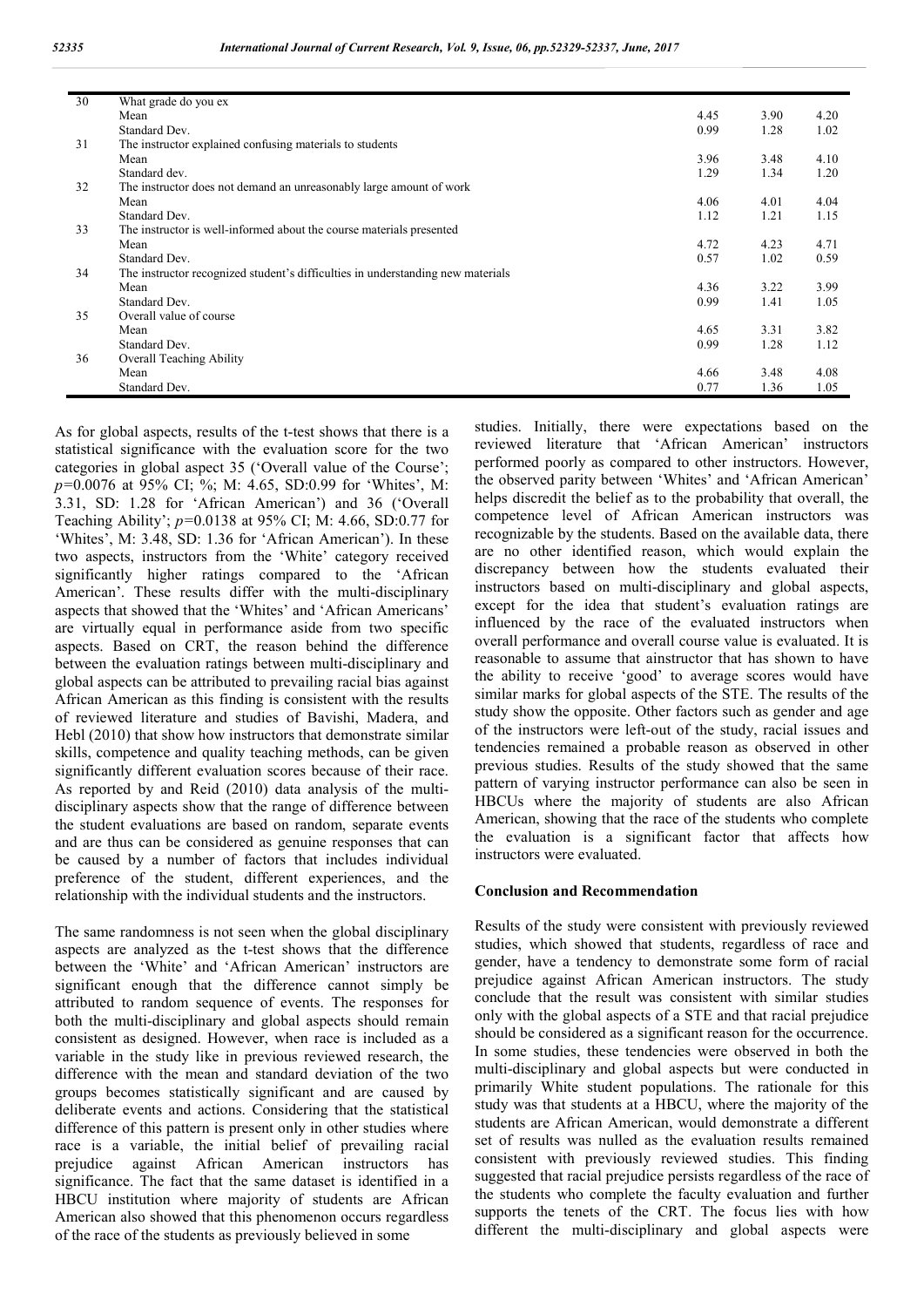evaluated. Judging from mean evaluation scores and standard deviation, the 'African American' instructors were evaluated poorly by students of all races surveyed. Only by using t-test was it revealed that the initially analyzed difference was statistically insignificant. This pattern has also been observed in reviewed literature and other similar studies of STE and may indicate an underlying trend on how students use the multidisciplinary aspects of the STE to evaluate instructors given that many institutions present these aspects differently and that difference may not as a significant as originally thought.

This observation is different when global teaching aspects are evaluated as seen in the results. There was clearer distinction that separates the 'White' from 'African American' instructors unlike with the multi-disciplinary aspects. As asserted by (Basow, Codos and Martin, 2013) racial bias and personal opinions about its impact is shown to be a probable cause of this difference as the same results is seen only in studies that consider race as a variable compared to other studies that exclude it. Using CRT as a framework further supports this probability as the analyzed data that includes the low scores given to 'African Americans' is a valid issue that supports CRT's indication that African Americans can be judged unfairly even if they show comparable performance to Whites. These findings indicate that global evaluation measures are better predictors of student evaluation when race is considered and should be given more weight when analyzing the performance of instructors. Outside of racial prejudice, there are other factors that can be considered that help explain the statistical disparity between the multi-disciplinary and global aspects. As Reid (2010) suggested there is no way to confirm the effect of these factors because not enough data is present in the created database since the race of the faculty members was the focused. For instance, the significant advantage the 'White' instructors have over the 'African American' teachers in evaluation points 15 and 34 may be enough to give a significant advantage to 'White' instructors over 'African American'. Likewise, the low evaluation scores that 'African American' instructors received for items 12, 16,32 may also influenced the students to give African American a lower evaluation score in the global evaluations aspects. But these are only a few points out of 26 multi-disciplinary aspects and it is reasonable to suspect that these aspects alone are not statistically significant enough to tilt the ratings in favor of the 'White' instructors considering that majority of the STE evaluation already indicate parity between the groups. However, it is possible that there are students that value these aspects more than the others influencing their decision to give a lower score for the global evaluation aspect.

The study found that based on the constructed database, there is insufficient data to identify this difference and will require further studies in the future. The same can be stated for evaluation points 12, 16 and 32, evaluation points that have negative connotations. Historically, low scores in these areas do not immediately indicate poor teaching performance as school work and requirements can vary depending on the year level, course and requirements for advancing to the next year level. Further study is needed to investigate how having a poor score with these three points increases the likelihood that these i will also perform poorly under the global aspects of the STE. In a previous study conducted by Kintsch and Vipond (2014) these claims have disputed their results and have shown that the difference is statistically insignificant. Other sources such as the study of Wilkins and Balakrishnan (2013) and Oliveri,

Ercikan, and Zumbo (2013) have different findings, asserting that there are situations where in the multi-disciplinary and global aspects are completed independently from each other, requiring the need to continue analyzing student evaluation scores using different contexts. For instance, how the Likert scale is constructed is considered by some researchers such as Zhao and Gallant (2012) to be another possible issue. As previous studies have shown, making changes to the Likert scale such as eliminating the middle-ground respond, can force participants to make more defined decisions with their choices. Zhao and Gallant (2012) also reported that analyzing any written responses from students through qualitative, discourse studies can also provide additional data that can help investigate how if, African American instructors are being evaluated unfairly because of their race.

# **REFERENCES**

- American Federation of Teachers. 2010. *Promoting racial and ethnic diversity in the faculty: What higher education unions can do*. Washington, DC: American Federation of Teachers.
- Basow, S., Codos, S., and Martin, J. 2013. The Effects of Professors' Race and Gender on Student Evaluations And Performance. *College Student Journal, 47*(2), 352-363.
- Bavishi, A., Madera, J. M., and Hebl, M. R. 2010. The effect of professor ethnicity and gender on student evaluations: Judged before met. *Journal of Diversity in Higher Education, 3*(4), 245-256. doi:10.1037/a0020763
- Darling-Hammond, L., Amrein-Beardsley, A., Haertel, E., and Rothstein, J. 2012. Evaluating teacher evaluation. The Phi Delta Kappan, 93(6), 8-15.
- Frey, W. H. 2014. *Diversity Explosion: How New Racial Demographics are Remaking America*. Washington, D.C: Brookings Institution Press.
- Fryberg, S. A., andMartínez, E. J. 2014. *The truly diverse faculty: New dialogues in American higher education*. New York City, NY: Palgrave Macmillan.
- Gurpinar, E., Alimoglu, M. K., Mamakli, S., andAktekin, M. 2010. Can learning style predict student satisfaction with different instruction methods and academic achievement in medical education?. Advances in Physiology Education, 34(4), 192-196.
- Hartlep, N. D. 2010. Going public: Critical race theory and issues of social justice. Mustang, Okl.: Tate Publishing and Enterprises.
- Hembree, G., Costa, A., Glaude, T., Akbar, R., and Hale, R. P. (2013). A Model That Works: An Hbcu Preparing Teachers to Educate Diverse Students. *Journal of Intercultural Disciplines*, *13*, 23.
- Ho, A. K., Thomsen, L., and Sidanius, J. 2009. Perceived Academic Competence and Overall Job Evaluations: Students' Evaluations of African American and European American Professors. *Journal of Applied Social Psychology, 39*(2), 389-406. doi:10.1111/j.1559- 1816.2008.00443.x
- Kendricks, K. D., Nedunuri, K. V. and Arment, A. R. 2013. Minority student perceptions of the impact of mentoring to enhance academic performance in STEM disciplines. *Journal of STEM Education: Innovations and Research*, *14*(2), 38.
- Kintsch, W. and Vipond, D. 2014. Reading comprehension and readability in educational practice and psychological theory. Perspectives on memory research: essays in honor